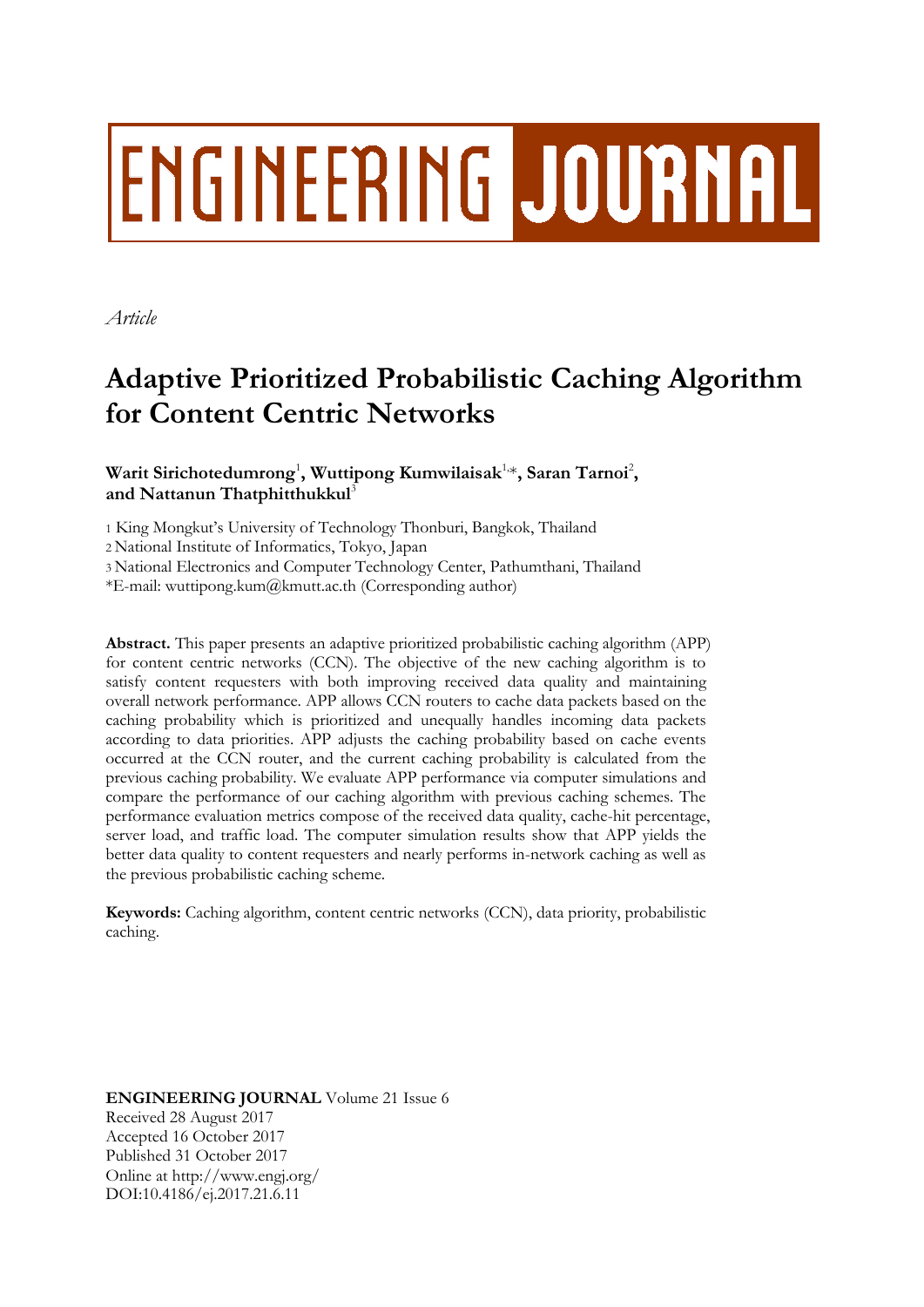#### **1. Introduction**

Content-centric networking (CCN) was proposed to be a distinctive Future Internet Architecture (FIA) [1, 2], which is transformed from location-based communication to content-based communication. CCN transports data in a network by looking at "name" instead of content location. By this means, CCN allows routers, which are called "CCN router", to have their own storage and forwarding contents based on "name" of the contents. There are two types of packets in CCN: 1.) interest packet; and 2.) data packet. The content requester sends interest packet to the nearby CCN routers to find the required content, and the data packets will be sent from the CCN routers or servers to satisfy the requester with the corresponding data packets. CCN routers consist of three main tables: 1.) Forwarding Information Base (FIB); 2.) Pending Interest Table (PIT); and 3.) Content Store (CS). CS performs the most important role in CCN to deliver the corresponding data to the requester with the cached contents. In reality, the CS capacity is limited and cannot store every data in the network. Hence, caching decision algorithm plays an important role for improving network performance and satisfying the requester with the best data quality.

Several caching schemes were proposed to be used in CCN [3-12]. Originally, CCN employs universal caching scheme (Always), which allows CS to cache every incoming data packet not existing in the CS. The popularity-based caching strategies were presented in [3] and [4], respectively. The probabilistic caching schemes (Prob) were proposed in [5-11] to randomly cache data packets based on probability. Adaptive probabilistic caching scheme (A-prob) [10] was introduced to adjust caching probability according to recent cache-hit and cache-miss event. Cache Replacement Strategies for Scalable Video Coding (SVC) [11] presented the replacement policy dealing with different layers of scalable video. By nature of data contents mainly multimedia, different portions of data possess different priorities from the compression process. However, the proposed algorithms in [3-11] did not consider various priorities and unequal importance of data packets while the prioritized probabilistic caching algorithm [12] cannot maintain the overall network performance yielded by Prob.

Therefore, we propose the adaptive prioritized probabilistic caching algorithm based on caching probability to solve the limitations of previous caching algorithms. Our proposed method focuses on both popularities of contents and various priorities of data packets. The proposed caching algorithm dynamically adjusts caching probability like A-prob. However, the priorities of data layers are taken into account for calculating caching probability. The more importance layer will be cached more than the less important ones. We evaluate the performance of our proposed caching algorithm by normalized information value reflecting the reproduced data quality, cache-hit ratio, server load, and traffic load.

The rest of paper is organized as follows. Section 2 describes the system model. Section 3 presents our proposed caching algorithm and shows how to calculate caching probability of adaptive prioritized probabilistic caching algorithm. Section 4 evaluates and discusses the performance of our algorithm by the computer simulations in both data quality and network performance. Finally, conclusion remarks are in Section 5.

#### **2. System Model**

#### **2.1. Data Priorities**

In multimedia transmission, data packets are normally unequally important. Some data packets are more important than the others. An obvious example is scalable video coding [13]. We define "layer" to represent data priorities of data packets. Since the data priorities have to be known by all network components, the *i*<sup>th</sup> layer tag is attached to the data packets. For simplicity, we assume four layers in this paper: 1.) base layer; 2.) the first enhancement layer; 3.) the second enhancement layer; and 4.) the third enhancement layer. Base layer is the most important data packet and has the highest data priority value. To reconstruct the data, base layer must be ensured that it was sent successfully to the requester. Without base layer, all enhancement layers corresponding to the considering base layer are useless for reconstructing the whole data. The enhancement layers serve as the quality improvement data packets which will be reconstructed with the base layer. The levels of the importance of the data layer  $\gamma_i$  are quantified as an example in Table 1. The more number of priority value, the more important of data. This reflects the effect on reconstructed data quality at the requester. In this paper, we will stick on this table for computer simulations as a toy example.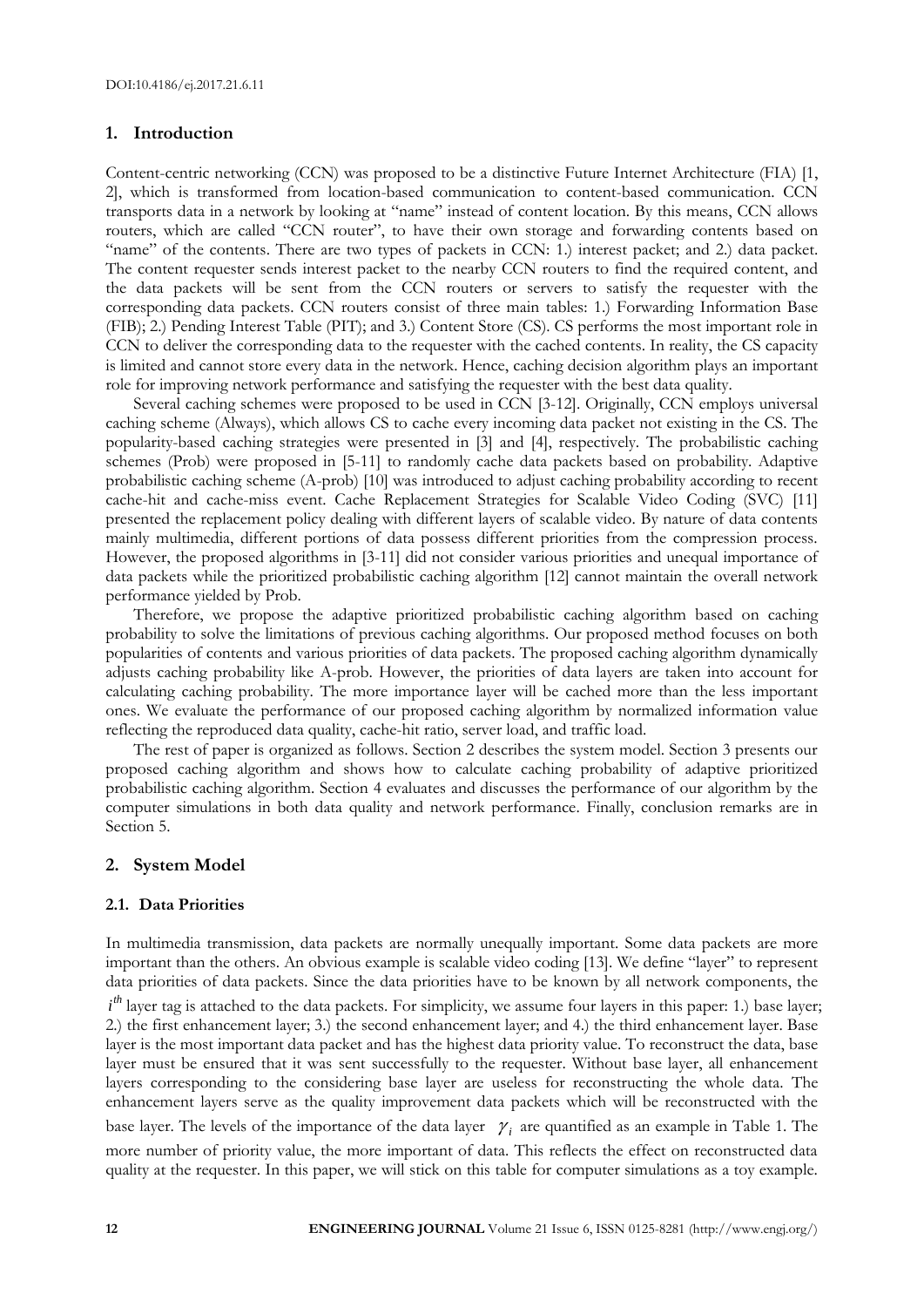However, the priority values can be varied from types of multimedia data as well as the compression algorithms. Therefore, the priority values can be adjusted to serve different media data files.

| Layers | <b>Base Layer</b><br>$(i=0)$ | <b>First Enhancement</b><br>Laver<br>$\ddot{i} =$ | <b>Second Enhancement</b><br>Laver<br>$\dot{i} = 2$ ) | <b>Third Enhancement</b><br>Laver<br>$\lambda$ = 3 $\lambda$ |
|--------|------------------------------|---------------------------------------------------|-------------------------------------------------------|--------------------------------------------------------------|
|        |                              |                                                   |                                                       |                                                              |

Table 1. The priority values of data layers.

## **2.2. Content Request Model**

We assume that there are *N* groups of content. Each group of content consists of *K* contents which are requested based on the request statistic of requesters called "**Zipf-Mandelbrot Distribution**" [14, 15]. Each content object is divided to *m* chunks, and each chunk consists of *n* layers. When a requester requests content, it will send the interest packets for every chunk and every layer of the content. For instance, requester A demands the content named "/video1", "/video1" is divided into two chunks, and each chunk consists of two layers. Requester A will send the interest packets to ask for base layer and the first enhancement layer of both chunks to the connected CCN router as shown in Fig. 1. If the requested content is not available at the CCN router, it needs to request the content from the content server. It can be seen that the more CCN routers contacting with the content server, the more server load. Hence, CCN routers and caching algorithm play a very important role in reducing the server load.



Fig. 1. Content requesting process.

#### **2.3. Caching System Model**

At CCN router, the caching system is utilized for controlling Content Store (CS). The caching system consists of a caching decision algorithm and a cache replacement policy. A caching decision algorithm decides which data packets have to be cached. When CS is full and would like to cache the new incoming data packets, CS will evict the previous cached contents based on the cache replacement policy.

We propose a new caching algorithm which caches data packets based on caching probability called "Adaptive Prioritized Probabilistic Caching Algorithm". The proposed caching algorithm is used for calculating the caching probability according to the occurred events in the networks. Furthermore, we use Least-Recently Used (LRU) as a cache replacement policy in the caching system because LRU is the best cache replacement policy when it is deployed with probabilistic caching scheme [16]. When there is no room for the new incoming data packet, CS will evict the least-recently used data packet.

#### **2.4. Network Model**

There are two network models deployed in this paper. The first model is cascading network topology which is used for evaluating the overall performance of the caching algorithm without any effect of transmission schemes such as routing protocols. Cascading network topology consists of an original server, a requester,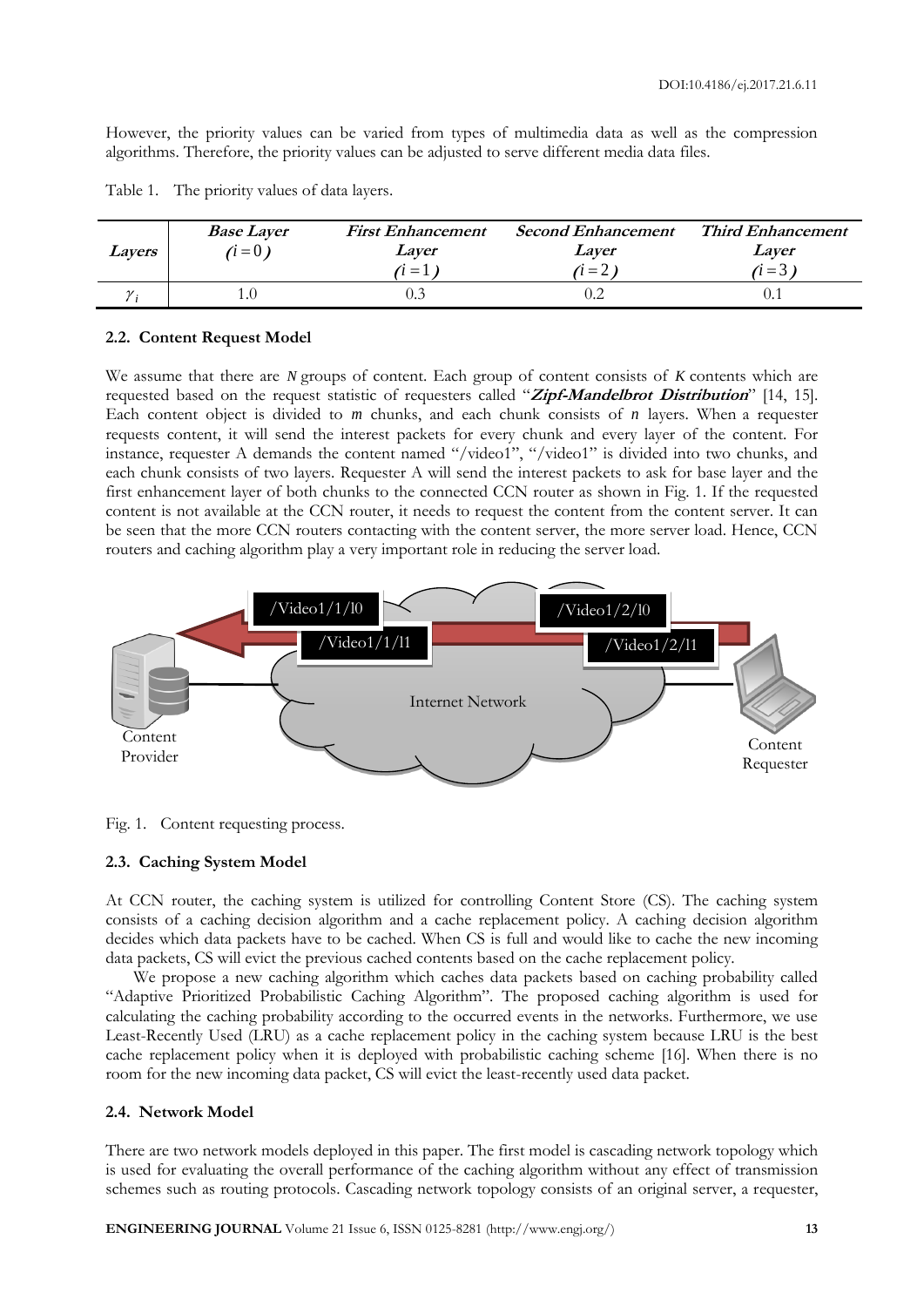and five CCN routers. As shown in Fig. 2, the CCN routers are connected in the middle of the original server and requester



Fig. 2. Cascading network topology.

The other are random topologies which are generated using the *igraph* network analysis package [17]. We utilize random topologies to study the results and effects of the transmission schemes on the caching algorithms. The example of the random topology is shown in Fig. 3.



Fig. 3. Random topology.

# **3. Adaptive Prioritized Probabilistic Caching Algorithm**

According to the Adaptive Probabilistic Caching Scheme (A-Prob) [11], the caching probability is calculated and adapted along cache-hit and cache-miss events. A-Prob did not pay an attention to the inequality of packet priorities. Built on top of A-Prob, Adaptive Prioritized Probabilistic Caching Algorithm (APP) brings packet priorities to the consideration of a caching scheme.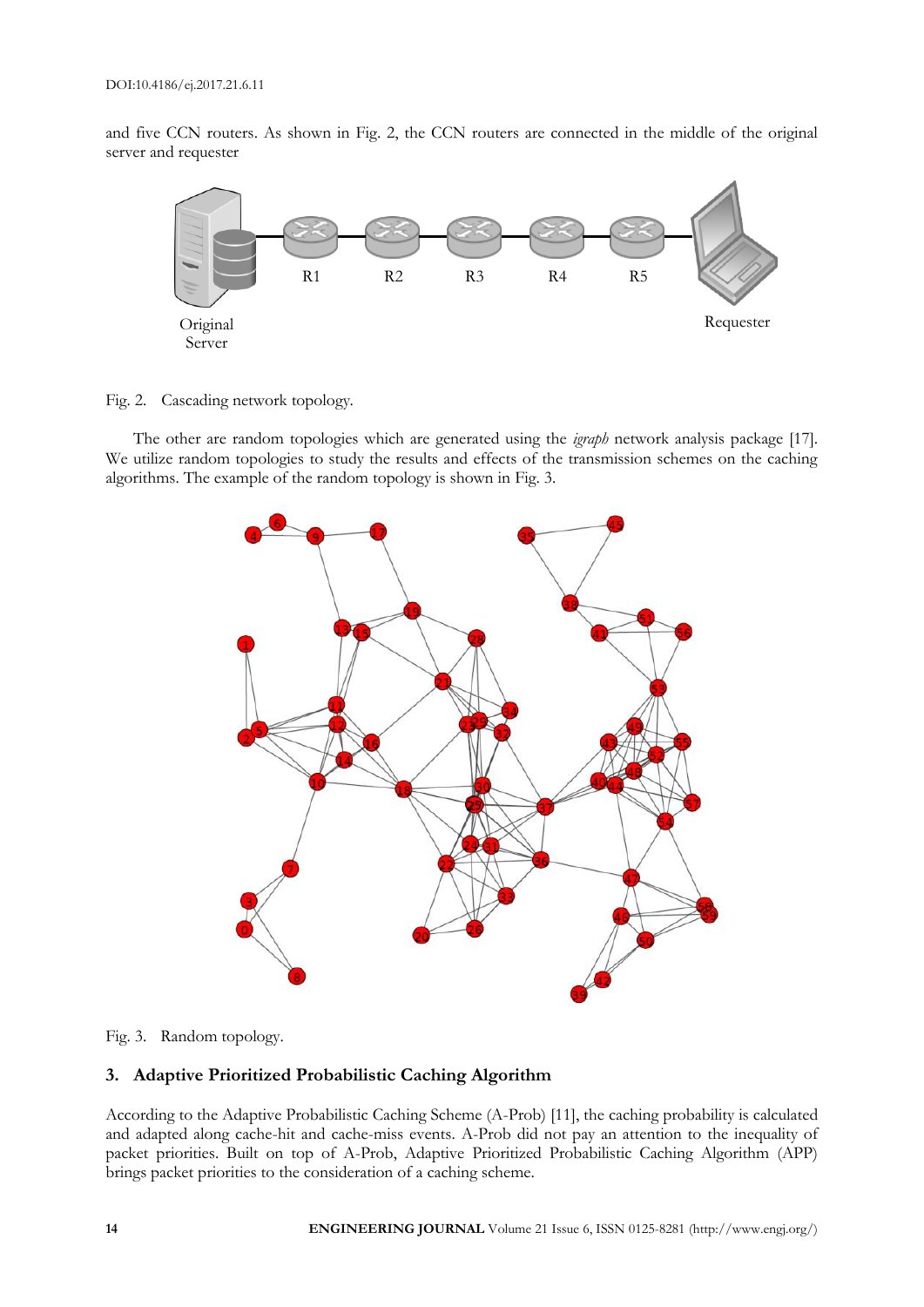#### **3.1. Design Objective**

The performance of CCN including network performance and the reproduced data quality at the requesters heavily depends on network equipment specifications and resource management. The main objective of this paper is to improve CCN performance by modifying caching algorithm in CCN routers without upgrading network equipment.

Due to the limitation of CS capacity, the CS cannot store every data packet in the network, so caching decision algorithm performs the most important role in the CS. To fully utilize and deliver the best quality to requesters, CS should unequally handle incoming packets and cache more important data packets than the others. Not only improving the reproduced data quality, but network performance could be enhanced. Because of the uncertainty of content requesting behavior of requesters, we design the new adaptive prioritized probabilistic caching algorithm based on probabilistic caching scheme [5-10] and adaptive probabilistic caching scheme [11] which dynamically adapts itself to the network circumstances.

#### **3.2. Caching Probability**

In our proposed algorithm, when a CCN router receives an incoming data, it randomizes the real number in the range of [0,1] and compares the random number with the caching probability. If the random number is less than or equal to the caching probability, the data packet will be cached to the CS. We define *factors* and events as the types of calculation component. The factors consist of caching probability (P), additional factor  $(c_a)$ , multiplication factor  $(c_m)$ , and priority values  $(\gamma)$ . In the caching probability calculation process, a CCN router adjusts the caching probability based on the *events* including cache-hit and cache-miss events. Cache-hit represents a rate that the cached data packets satisfying the incoming interest packets. CCN router will reduce the caching probability of the next incoming data packet, when a current cache hit is high. In contrast, if the cached data packets cannot satisfy the incoming interest packets, cache-miss event occurs. CCN router will cache the next incoming content with a high probability because the current contents in the CS tend not to be the ones that requesters need. As the data is prioritized into many layers, each layer will possesses its own caching probability. If the data is divided into *n* layers, CCN router will calculate and store *n* caching probabilities for all layers. Equation (1) computes  $P_i$  at time  $t + \delta$ of the  $i^{\text{th}}$  layer of data packet, and  $\gamma_i$  is a factor for weighing the caching probability depended on a priority of the *i*<sup>th</sup> layers.

$$
P_i(t+\delta) = \begin{cases} 1, & P_i(t) > 1 \\ P_i(t) \times (c_m \times \gamma_i), & \text{If there is a hit at time } t, \\ P_i(t) + (c_a \times \gamma_i), & \text{otherwise} \end{cases}
$$
 (1)

where  $c_m$ ,  $c_a \in (0,1]$ .

As we can see from Eq. (1), the caching probability at time  $t + \delta$  is calculated from the previous state caching probability at time *t* . When a CCN router receives an interest packet, it will find the corresponding data packet in its CS and update the caching probability after the cache event occurs. When the cache-miss event occurs, the caching probability will be added by the product between the additional factor and the priority value of data layer. In contrast, when the cache-hit occurs, the caching probability is decreased by multiplying with the product of multiplication factor and priority value.

In conclusion, CS in every CCN router caches data packets based on the priority of the incoming data packet and decides whether it will be cached or not according to the caching probability of the incoming data packet layer. For example, if the incoming data packet at time  $t + \delta$  is base layer, the random real number will be compared and cached relied on caching probability  $P_0(t + \delta)$ .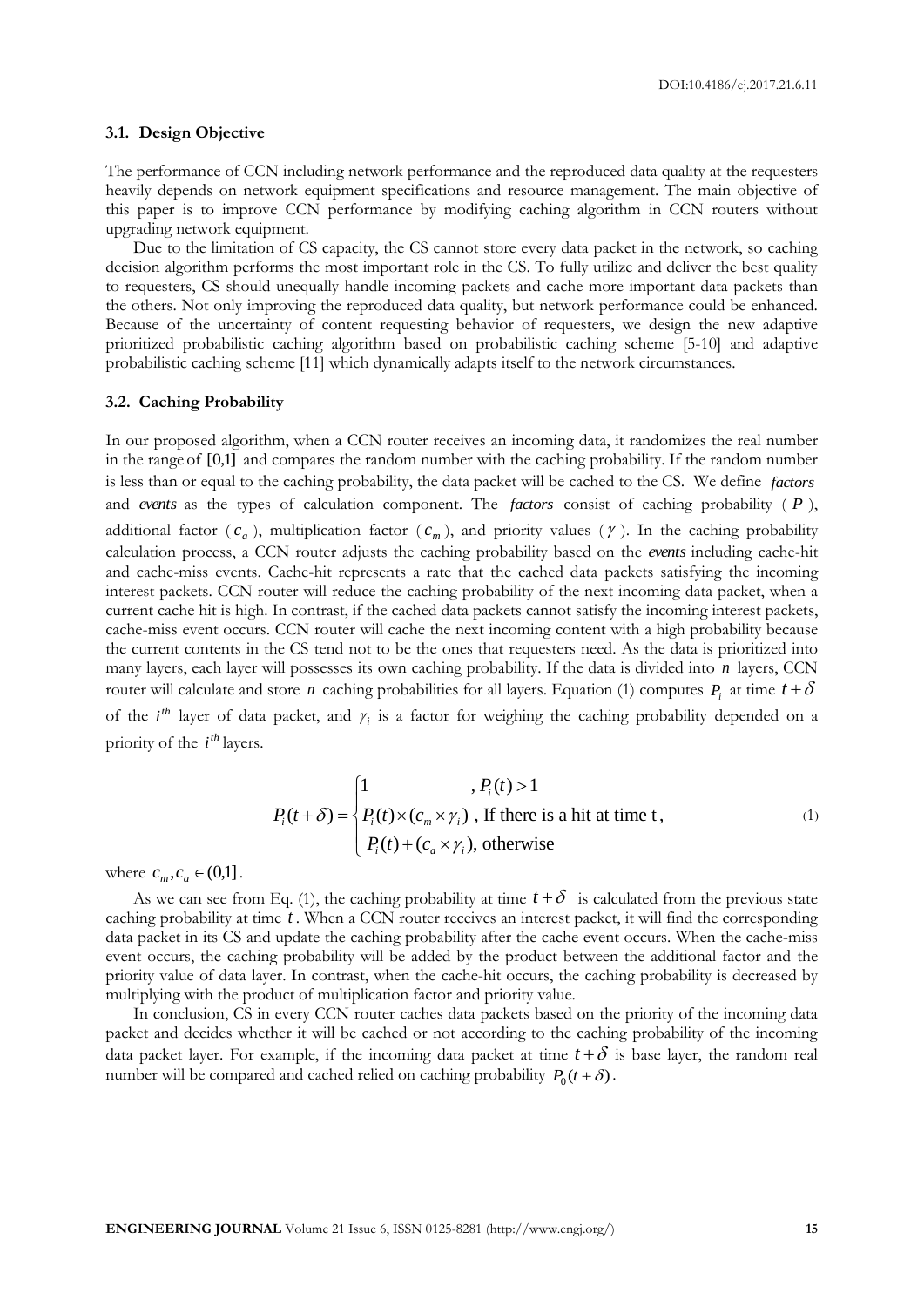#### **4. Evaluation Metrics**

#### **4.1. Normalized Information Value**

To evaluate the quality of reproduced data at the requesters, we define Normalized Information Value ( *V* ). *V* is a mathematical expression for roughly estimating the quality of received data at a requester. It is defined as the proportion between amount of data packets received within transmission deadline  $(\tau)$  and the total received data packets at the requesters. Generally speaking, base layer is the most important data packet and data cannot be reproduced at a requester without base layer. The enhancement layers are the data packets using for improving the reconstructed data quality at a requester. To successfully utilize the enhancement layer, it has to be reconstructed with the corresponding base layer and lower layer content chunks. Otherwise, it will be discarded. Four components using in normalized information value calculation are shown in Eq. (2).

$$
N_m(t) = \begin{bmatrix} n_{0m}(t) \\ n_{1m}(t) \\ n_{2m}(t) \\ n_{3m}(t) \end{bmatrix}, Q = \begin{bmatrix} q_0 \\ q_1 \\ q_2 \\ q_3 \end{bmatrix}, \gamma = \begin{bmatrix} \gamma_0 \\ \gamma_1 \\ \gamma_2 \\ \gamma_3 \end{bmatrix}, \text{and } K_m = \begin{bmatrix} k_{0m} \\ k_{1m} \\ k_{2m} \\ k_{3m} \end{bmatrix}
$$
(2)

 $N_m(t)$  is the column vector which refers to the accumulated number of useful data packets at time  $t$ .  $n_{im}(t)$  is the accumulated number of useful  $i^{th}$  layer received data packets.  $Q$  is a binary column vector for counting which data layer is useful. Every element of *Q* will be equal to 1 if every data layer is received within  $\tau$  seconds. If the round trip time of base layer data packet is longer than  $\tau$  seconds, every element of Q will be equal to 0. In case of only receiving base layer within  $\tau$  seconds,  $q_0$  is set to 1 while other elements are set to be equal to 0.  $\gamma$  is the priority column vector which is assigned the value according to Table. 1.  $K_m$  represents the total number of received data packets of  $m^{th}$  chunk data packets.  $k_{im}$  is the number of *i*<sup>th</sup> layer received data packets.

$$
N_m(t+\delta) = N_m(t) + Q.
$$
\n(3)

The accumulated number of successfully reproduced data packets at time  $t + \delta$  is calculated from Eq. (3). As this paper assumes that the data packet is divided into four layers,  $l$  is equal to four.

After calculating the number of successfully reproduced data packets, it will be normalized by the total received data packets which are weighed by the priority matrix. The normalized information value can be written as Eq. (4).

$$
V_q = \sum_{m=1}^{D} \left( \frac{\gamma^T \cdot N_m(t_s)}{\gamma^T \cdot K_m} \right). \tag{4}
$$

From Eq. (4),  $V_q$  is the normalized information value of the  $q^{th}$  prefix group, and *D* represents the number of content chunks per prefix. Note that prefix group refers to the group of different data packets that have the associated prefixes [18, 19]. According to the end-to-end delay for real-time communication [20],  $\tau$  is set to 250 millisecond to ensure that the requester will perceive content with acceptable quality on time. The matrixes of successfully reproduced data packets and total data packets are prioritized by multiplying with  $\gamma^T$ .  $t_s$  is the simulation time, so  $N_m(t_s)$  is the total number of useful data packets in the experiment.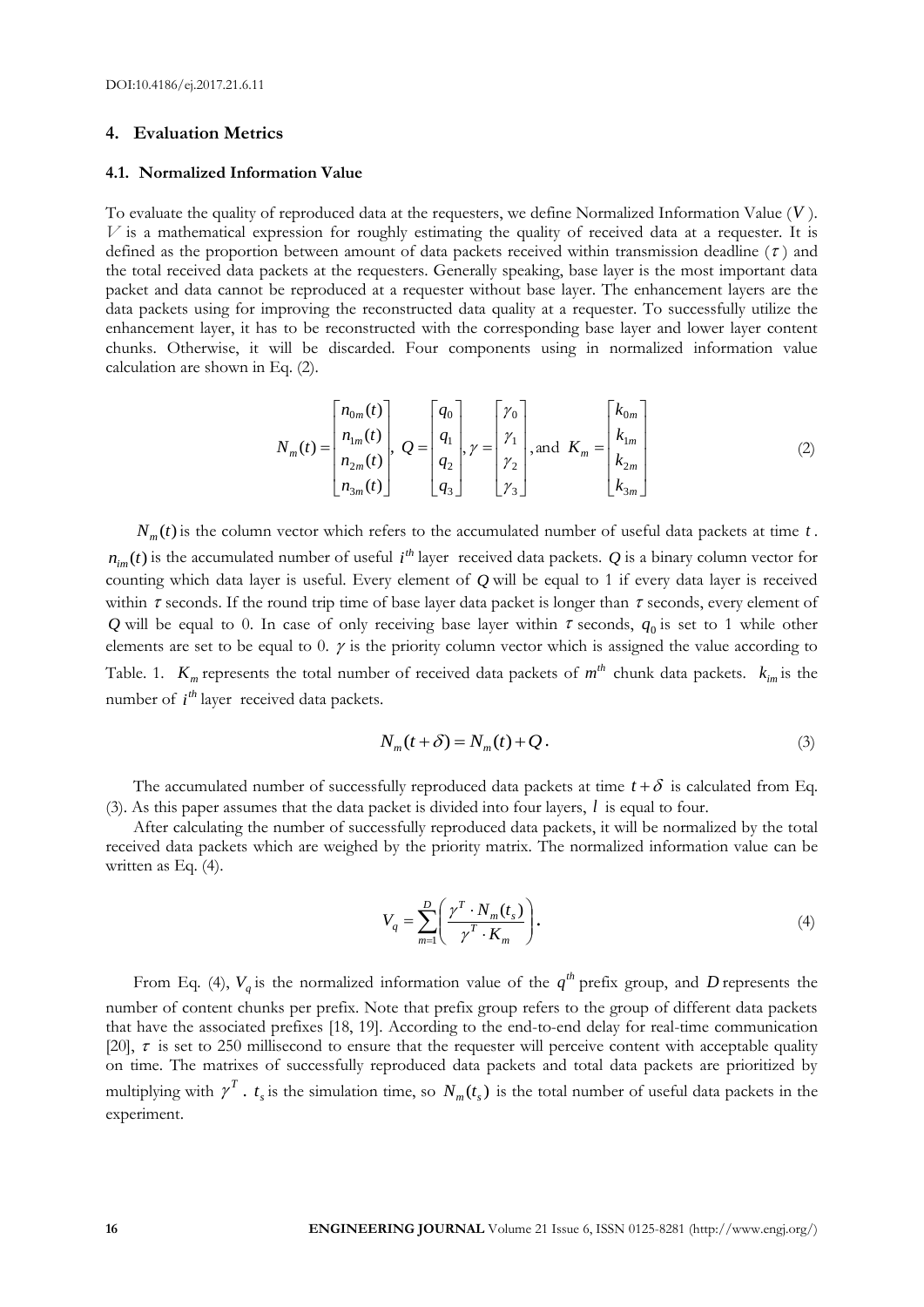#### **4.2. Cache-hit Percentage**

Cache-hit percentage is a caching performance evaluation metric which is equal to the ratio between the number of cache-hit events and the total interest packets arriving at the CCN router. High cache-hit percentage implies that the CCN router can satisfy a large portion of interest requests with the cached data packet in the CS instead of forwarding them to upstream nodes.

# **4.3. Server Load**

Server load is a network performance evaluation metric which is equal to total requests arriving at the content provider in one second. If the caching system is efficient, the server load will be reduced because the content requester will be satisfied by retrieving contents from cached contents in CCN routers. High server load means that the server has to process a lot of requests, and its hardware would need to be upgraded to have a better performance to process many requests in one second.

#### **4.4. Traffic Load**

Traffic load is the total data packets transmitted in one second. High traffic load means that the links contain a lot of data packets, and if the traffic load exceeds the link bandwidth, the packet loss event will be occurred. Although our evaluation model assumes low packet loss event, this evaluation metric is used to determine the caching system performance. If CCN routers can satisfy the requester with the cached contents, CCN router will not forward the interest packet to other CCN routers, so the traffic load will be reduced.

#### **5. Performance Evaluation**

We evaluate the proposed caching algorithm using the computer simulation tool called ndnSIM [15, 16]. ndnSIM is an open source NS-3 based NDN simulator and composes of CCN architecture and CCN basic components. We conduct the simulation in two models: cascading network topology and random topologies. The bandwidth and propagation delay of each link are equal to ten Gbps and 25 ms, respectively. The cache capacity of each CCN router is equal to one percent and ten percent of data packet population. In the cascading topology, there is one prefix group named as "/prefix". The cascading topology contains one prefix group, and there is 100 different contents which are sliced to five chunks, and each chunk consists of two layers.

Other than evaluating our proposed caching algorithm by the simple topology, this paper employs 30 random topologies to evaluate the proposed caching algorithm with various transmission schemes. Each topology consists of 60 nodes, and each topology contains three prefix groups. We randomly assign three nodes to be provider nodes and ten nodes to be requester nodes per each prefix group. In this simulation set-up, the transmission schemes used for the evaluation are as shown as follows:

- Shortest path routing protocol (SP) is the default transmission scheme of CCN [1, 21].
- Cooperative routing protocol (CP) is the routing protocol that focuses on an FIB reconstruction and selectively aggregates the multiple interest packets into the same path [18].
- Optimal cooperative routing protocol (OCRP) is selectively multiple flows of interests into the same path and calculates the optimal path using binary linear optimization [19].

The experimental notation description of different caching algorithms is described in Table 2.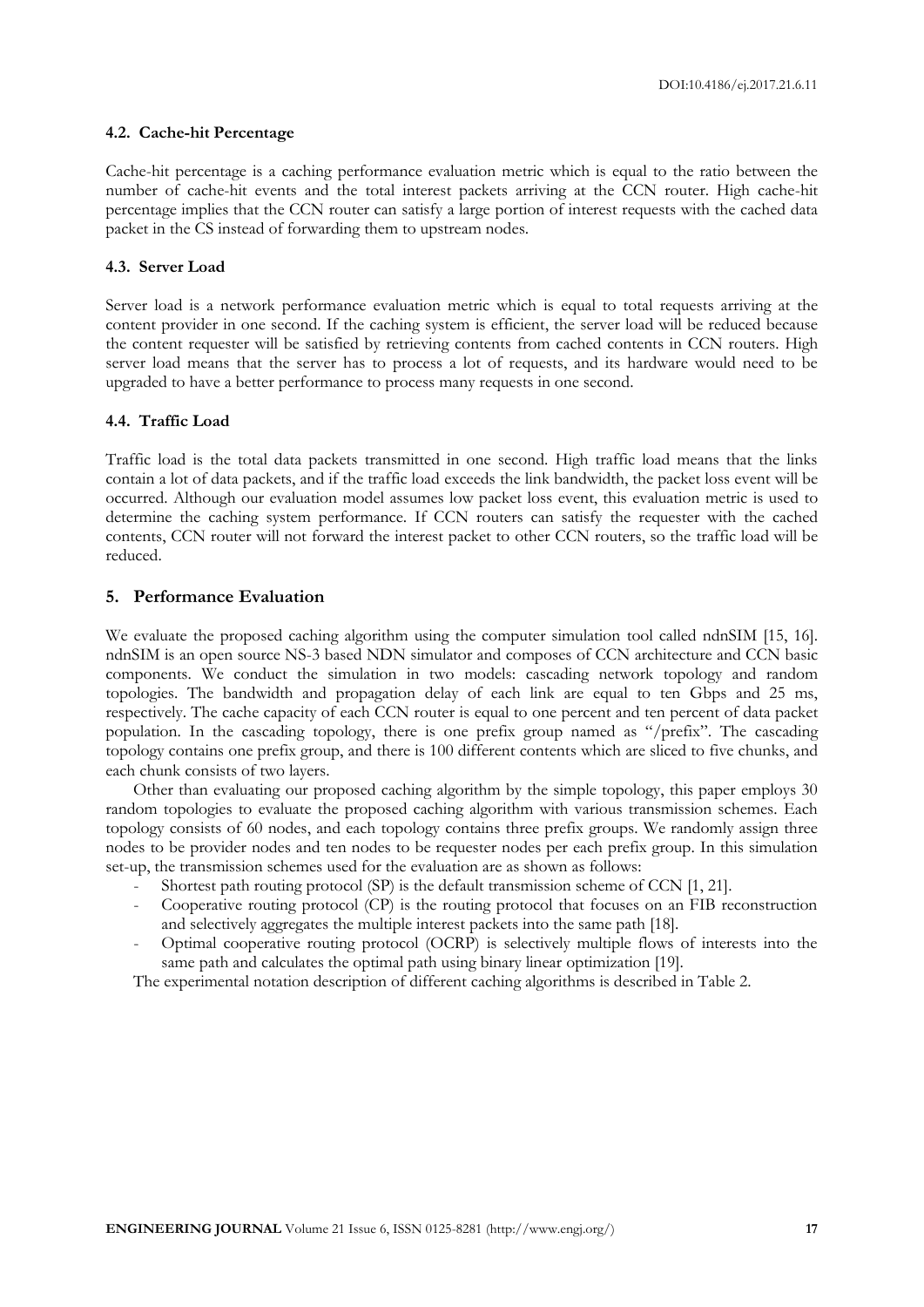| Notation         | <b>Experiment Description</b>                                                               |
|------------------|---------------------------------------------------------------------------------------------|
| Prob             | Probabilistic Caching Scheme ( $P = 0.001$ ) + LRU                                          |
| A-prob           | Adaptive Probabilistic Caching Scheme (0.001,0.5) + LRU                                     |
| APP <sub>1</sub> | Adaptive Prioritized Probabilistic Caching Algorithm ( $c_a = 0.001$ and $c_m = 0.5$ )+LRU  |
| APP <sub>2</sub> | Adaptive Prioritized Probabilistic Caching Algorithm ( $c_a$ = 0.0001 and $c_m$ = 0.5)+LRU  |
| APP <sub>3</sub> | Adaptive Prioritized Probabilistic Caching Algorithm ( $c_a = 0.0001$ and $c_m = 0.7$ )+LRU |
| APP <sub>4</sub> | Adaptive Prioritized Probabilistic Caching Algorithm ( $c_a$ = 0.0001 and $c_m$ = 0.8)+LRU  |
| APP <sub>5</sub> | Adaptive Prioritized Probabilistic Caching Algorithm ( $c_a = 0.0001$ and $c_m = 0.9$ )+LRU |

Table 2. The experimental notation description.

# **6. Results and Discussions**

#### **6.1. Cascading Topology**

Table 3 shows the improvement of network performance evaluation metrics compared to Always when the cache size of each CCN router is equal to one percent and ten percent of data packet population. Figures 4 and 5 show the average cache-hit percentage of various caching algorithms at each CCN router when the CS capacity is the same as Table 3.

When cache size is equal to one percent of packet population, the Normalized Information Value improvement of APP5 is equal to 53.20 percent, while the Normalized Information Value gain of Prob is equal to 42.54 percent. APP2, APP3, and APP4 yield the received data better than Prob at the requester. For the caching performance metric, the cache-hit gain of Prob is equal to 5.44 percent, while the cache-hit gain of APP is in the range of 3.50 percent to 5.40 percent. Similarly, the server load and traffic load of APP2, APP3, APP4, and APP5 are not much different from Prob, so we can conclude that the load reduction rate between Prob and APP is not significantly different. When we consider the CCN router individual performance as shown in Fig. 4, Prob satisfies the requester better than the others for every router. Although the result indicates that the individual caching performance of APP is inferior to Prob, the margin is insignificant, showing that APP performs almost as well as Prob.

| Metric       | Cache Size | Prob     | A-prob   | APP <sub>1</sub> | APP <sub>2</sub> | APP <sub>3</sub> | APP <sub>4</sub> | APP <sub>5</sub> |
|--------------|------------|----------|----------|------------------|------------------|------------------|------------------|------------------|
|              | $1\%$      | 42.54    | 40.97    | 43.41            | 49.35            | 50.90            | 52.40            | 53.20            |
|              | 10%        | 55.56    | 55.99    | 62.80            | 63.19            | 64.80            | 66.90            | 68.90            |
| Cache-hit    | $1\%$      | 5.44     | 5.00     | 3.50             | 5.40             | 5.25             | 5.05             | 4.65             |
| percentage   | 10%        | 13.18    | 13.41    | 13.15            | 13.55            | 13.70            | 13.62            | 13.47            |
| Server load  | $1\%$      | $-15.21$ | $-13.71$ | $-8.36$          | $-15.13$         | $-14.46$         | $-13.75$         | $-12.10$         |
|              | 10%        | $-60.92$ | $-61.60$ | $-60.87$         | $-61.57$         | $-61.91$         | $-61.70$         | $-61.52$         |
| Traffic load | $1\%$      | $-2.78$  | $-2.31$  | $-1.13$          | $-2.69$          | $-2.52$          | $-2.38$          | $-2.05$          |
|              | 10%        | $-25.91$ | $-26.32$ | $-25.82$         | $-26.09$         | $-26.12$         | $-26.06$         | $-26.16$         |

Table 3. The improvement gain for cascading topology  $(\%)$ .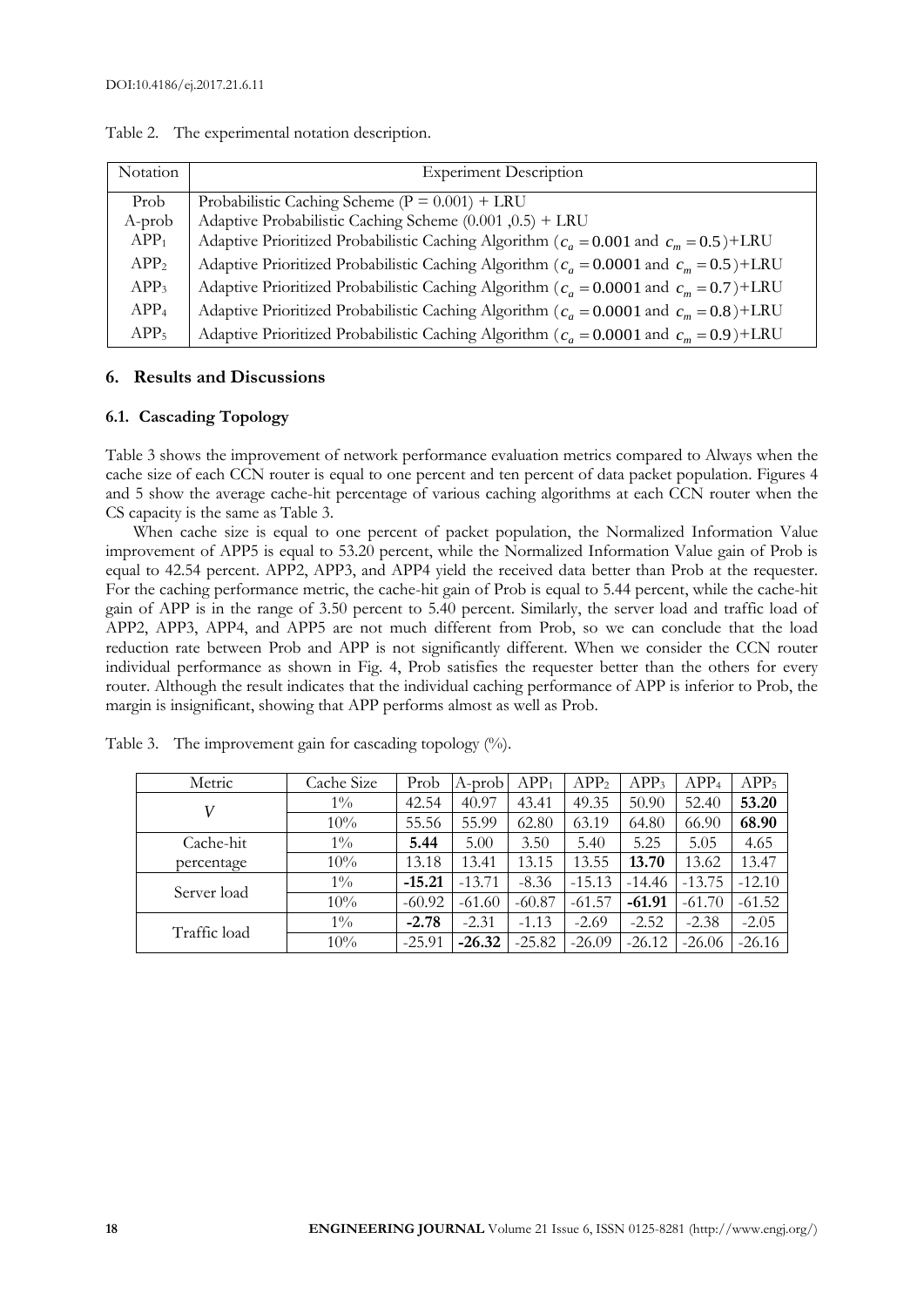

Fig. 4. Cache-hit percentage of each CCN router. (Cache size  $= 1\%$  of content population).

When the cache size is increased to ten percent of packet population, APP significantly delivers a better Normalized Information Value than Prob for approximately 13 percent and improves the cache-hit percentage compared to Prob. Furthermore, the server load reduction of APP3 is equal to -61.91 percent, while APP2, APP3, APP4, and APP5 also reduce the traffic load compared to Prob. Although the improvement in terms of cache-hit percentage, server load, and network load is not very significant, our proposed caching algorithm offers better data quality to the requester compared to the other caching algorithms. When we consider the individual caching performance of each router, the proposed caching algorithm offers better cache-hit percentage. The caching probability of the proposed caching algorithm is gradually decreased and increased to give a better Normalized Information Value. The optimal value of additional and multiplication factor giving the best performance are equal to 0.0001 and 0.9, respectively.



Fig. 5. Cache-hit percentage of each CCN router. (Cache size = 10% of content population).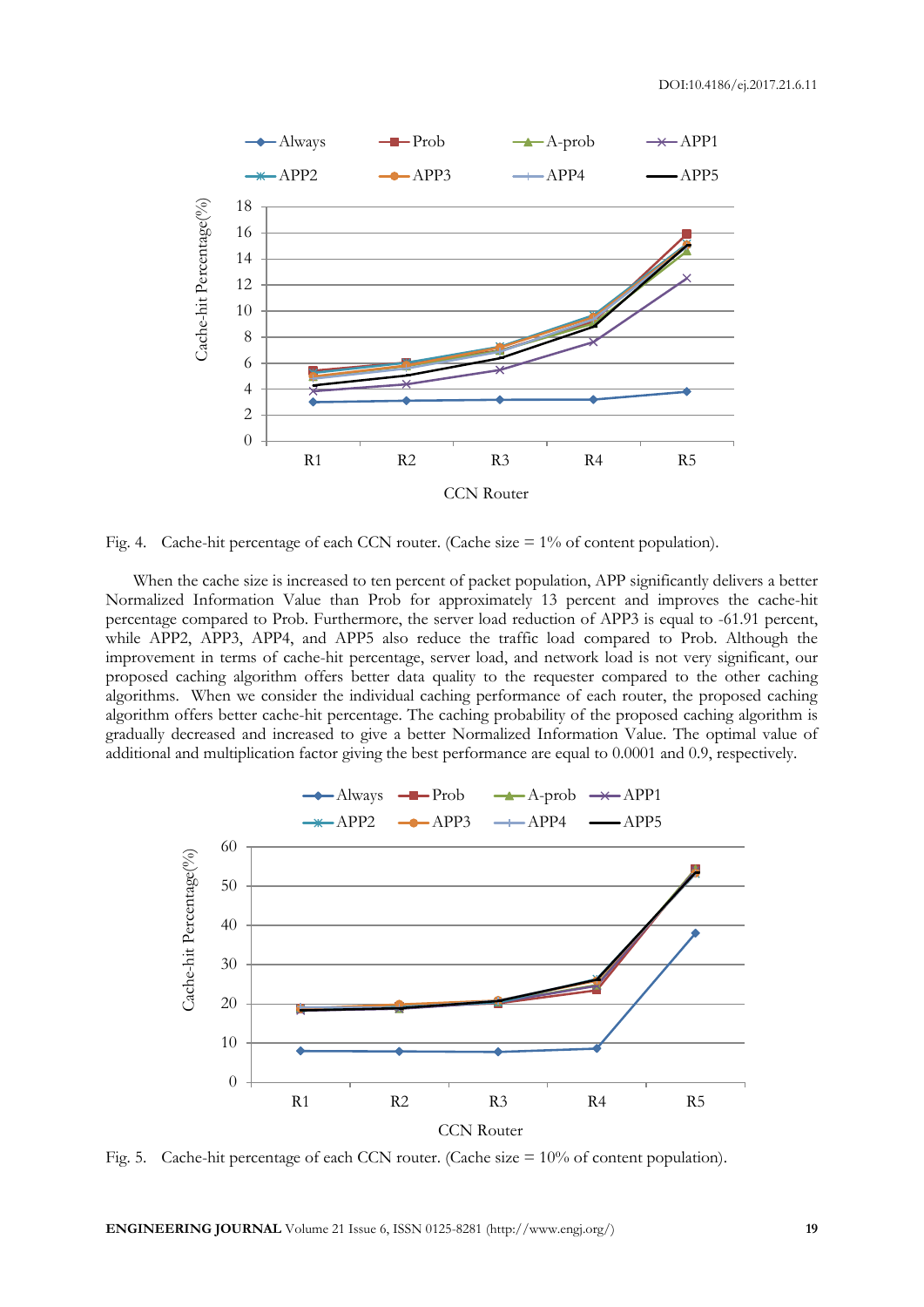# **6.2. Random topology**

The improvement of random topology in various transmission schemes is shown in Table 4. In every transmission scheme, APP satisfies the requesters with a better reconstructed data quality than Prob, and APP5 offers the best reconstructed data quality to the requesters while Prob performs better caching performance and network performance.

When we operate the network with SP, the Normalized Information Value of APP5 and Prob are respectively equal to 18.84 and 13.86. Moreover, APP2, APP3, and APP4 offer better data reconstructed quality to the requesters. If we compare the results of APP5 in various transmission schemes, the results show that it yields the highest Normalized Information Value when it operates with OCRP because OCRP selectively aggregate the same prefix group interest packets in to the same path, so the data packets of the same prefix group are cached into the CCN router on the specific path. Furthermore, the possibility of successful data reconstruction of APP is better than other algorithms because APP tends to cache base layer more than enhancement layers.

Next, cache-hit percentage in Table 4 shows that Prob gives the best cache-hit percentage and instantly satisfies the requests with higher hit-rate than other caching algorithms. Cache-hit percentage gain of APP with OCRP varies in the range between 6.52 and 6.77, and the OCRP cache-hit gain is in the range of 6.64 and 6.80. Although the cache-hit of APP with CP are higher than OCRP, the margin is not significant. These results imply that the proposed algorithm is not affected by the transmission schemes because the proposed algorithm is individually operated based on the data priorities. The results in random topology environment gives the same tendency as in cascading topology environment.

In terms of server load and traffic load, Prob with SP reduces the loads more than APP, and the server load reduction of Prob varies between -17.80 and -16.23. The traffic load reduction percentage of Prob with SP, CP, and OCRP are equal to -10.39, -7.00, and -7.01 respectively. The result of network load reduction has the same trend with cache-hit percentage. In every transmission scheme, Prob reduces the server and traffic loads more than APP.

| Metric       | Routing Protocol | Prob     | APP <sub>2</sub> | APP <sub>3</sub> | APP <sub>4</sub> | APP <sub>5</sub> |
|--------------|------------------|----------|------------------|------------------|------------------|------------------|
|              | SP               | 13.86    | 15.45            | 16.83            | 17.67            | 18.84            |
| V            | CP               | 16.21    | 17.92            | 19.26            | 20.04            | 21.47            |
|              | <b>OCRP</b>      | 18.53    | 19.65            | 21.09            | 22.18            | 23.57            |
| Cache-hit    | SP               | 9.60     | 6.62             | 6.65             | 6.65             | 6.45             |
|              | CP               | 9.63     | 6.79             | 6.80             | 6.84             | 6.64             |
| percentage   | <b>OCRP</b>      | 9.27     | 6.77             | 6.70             | 6.69             | 6.52             |
|              | SP               | $-17.80$ | $-11.94$         | $-11.78$         | $-11.57$         | $-10.79$         |
| Server load  | CP               | $-16.23$ | $-11.26$         | $-11.17$         | $-10.92$         | $-10.21$         |
|              | <b>OCRP</b>      | $-16.36$ | $-11.73$         | $-11.51$         | $-11.19$         | $-10.47$         |
|              | SP               | $-10.39$ | $-5.41$          | $-5.54$          | $-5.55$          | $-5.47$          |
| Traffic load | CP               | $-7.00$  | $-3.02$          | $-3.13$          | $-3.22$          | $-3.18$          |
|              | <b>OCRP</b>      | $-7.01$  | $-2.99$          | $-3.06$          | $-3.10$          | $-3.07$          |

Table 4. The improvement gain of random topology in various transmission schemes (%).

# **7. Conclusion**

We presented an adaptive prioritized probabilistic caching algorithm to satisfy the requester with the better reproduced data quality and maintain a good network performance to CCN. APP allows the CCN router to cache data packets based on the caching probability which unequally handles the incoming data packet according to its importance. APP adjusts the caching probability based on the *events* occurred at the CCN router, and the current caching probability is calculated from the previous caching probability. We evaluate APP performance via computer simulations and compare the performance of our caching algorithm with previous caching schemes. The performance evaluation metrics compose of the reproduced data quality, cache-hit percentage, server load, and traffic load. The computer simulation results showed that APP delivers higher reconstructed data quality at the requester. Moreover, the proposed scheme maintains the network performance comparing to the previous schemes.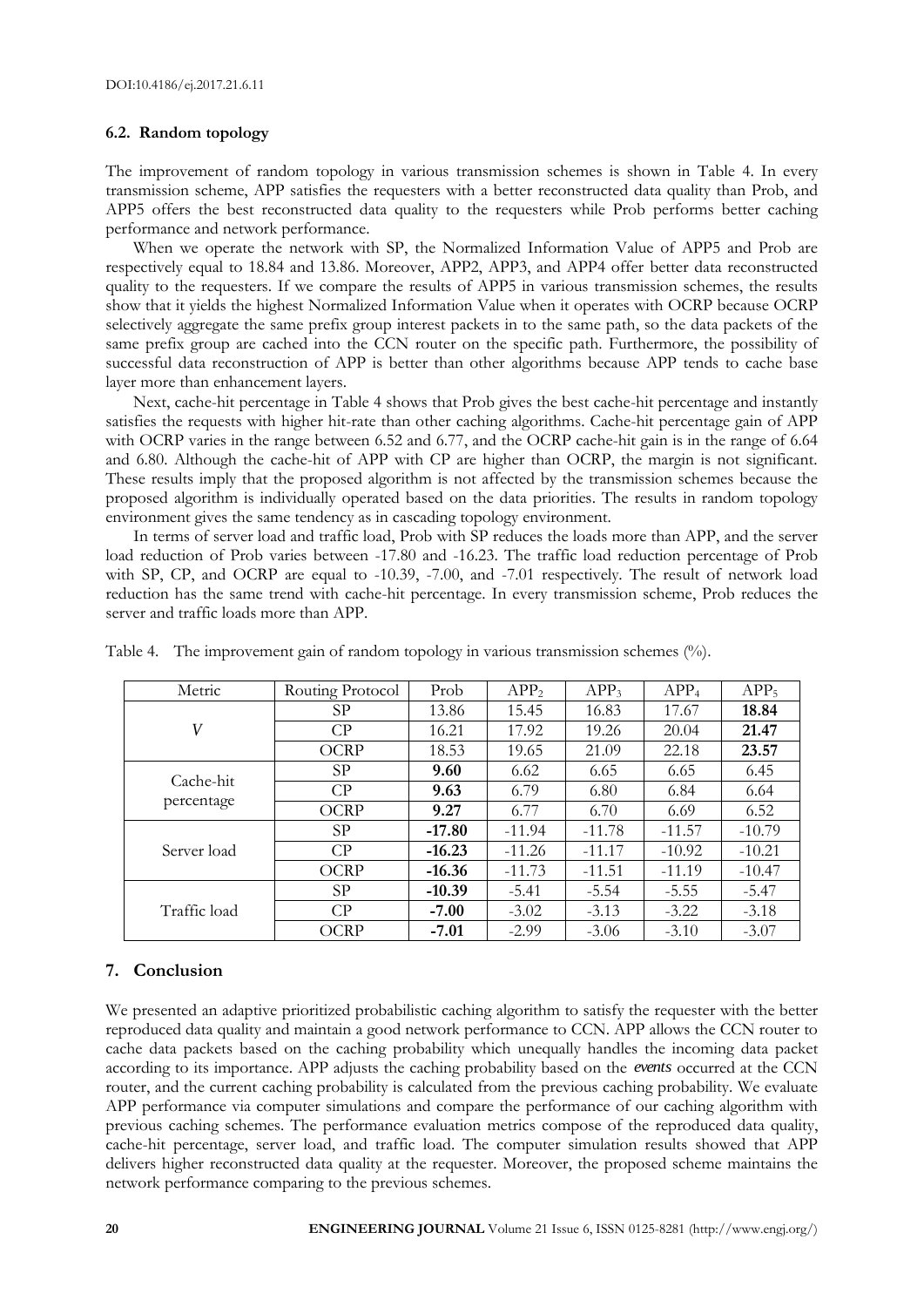#### **Acknowledgements**

This research is supported in part by Thailand Graduate Institute of Science and Technology (TGIST) National Science and Technology Development Agency (NSTDA) with contract number TGIST 01-57-022 and Research Strengthening Project of the Faculty of Engineering, King Mongkut's University of Technology Thonburi.

#### **References**

- [1] V. Jacobson D. K. Smetters, J. D. Thornton, M. F. Plass, N. H. Briggs, and R. L. Braynard, "Networking named content," in *International Conference on emerging Networking Experiments and Technologies*, Rome, Italy, 2009, pp. 1-12.
- [2] G. Xylomenos, C. N. Ververidis, V. A. Siris, N. Fotiou, C. Tsilopoulos, X. Vasilakos, K. V. Katsaros, and G. C. Polyzos, "A survey of information-centric networking," IEEE Communications Surveys & *Tutorials*, vol. 16, no. 2, pp. 1024-1049, Jul. 2013.
- [3] C. Bernardini, T. Silverston, and O. Festor, "MPC: Popularity-based caching strategy for content centric networks," in *IEEE International Conference on Communications,* Budapest, Hungary, 2013, pp. 3619-3623.
- [4] T. Kawano, M. Shimamura, and H. Koga, "A selective caching scheme that adapts to content popularity changes in content-centric networking," in *11th International Conference on the Design of Reliable Communication Networks*, Kansas City, USA, 2015, pp. 83-84.
- [5] N. Laoutaris, H. Che, and I. Stavrakakis, "The lcd interconnection of lru caches and its analysis," *Perform. Eval.*, vol. 63, no. 7, pp. 609-634, Jul. 2006.
- [6] W. K. Chai, D. He, I. Psaras, and G. Pavlou, "Cache less for more in information-centric networks (extended version)," *Comput. Commun.*, vol. 36, no. 7, pp. 758-770, Apr. 2013.
- [7] I. Psaras,W. K. Chai, and G. Pavlou, "Probabilistic in-network caching for information-centric networks," in *Proceedings of the second edition ACM SIGCOMM Workshop on Information-Centric Networking*, Helsinki, Finland, 2012, pp. 55-60.
- [8] I. Psaras, W. K. Chai, and G. Pavlou, "In-network cache management and resource allocation for information-centric networks," *IEEE Trans. Parallel Distrib. Syst.*, vol. 25, no. 11, pp. 2920-2931, Dec. 2013.
- [9] K. Cho, M. Lee, K. Park, T. T. Kwon, Y. Choi., and S. Pack, "WAVE: Popularity-based and collaborative in-network caching for content-oriented networks," in *2012 IEEE Conference on Computer Communications Workshops*, Orlando, Florida, 2012, pp. 316-321.
- [10] S. Tarnoi, V. Suppakitpaisarn, and Y. Ji, "Adaptive probabilistic caching scheme for informationcentric networking," IEICE Technical Report, 2015.
- [11] J. Lee, K. Lim, and C. Yoo, "Cache replacement strategies for scalable video streaming in CCN," in *19th Asia-Pacific Conference on Communications*, Bali, Indonesia, 2013, pp. 184-189.
- [12] W. Sirichotedumrong, W. Kumwilaisak, S. Tarnoi, and Nattanun Thatphithakkul, "Prioritized probabilistic caching algorithm in content centric networks," in *Proceedings of the 12th International Conference on Computing and Information Technology,* Khon Kaen, Thailand, 2016, pp. 255-265.
- [13] H. Schwarz, D. Marpe, and T. Wiegand, "Overview of the scalable video coding extension of the H.264/AVC standard," *IEEE Transactions in Circuits and Systems for Video Technology*, vol. 17, no. 9, pp. 1103-1120, Sept, 2007.
- [14] A. Afanasyev, I. Moiseenko, and L. Zhang, "ndnSIM: NDN simulator for NS-3," NDN, Technical Report NDN-0005, 2012
- [15] S. Mastorakis, A. Afanasyev, I. Moiseenko, and L. Zhang, "ndnSIM 2.0: A new version of the NDN simulator for NS-3," Technical Report on NDN, NDN-0028, 2015.
- [16] S. Tarnoi, K. Suksomboon, W. Kumwilaisak, and Y. Ji, "Performance of probabilistic caching and cache replacement policies for content-centric networks," in *39th Annual IEEE Conference on Local Computer Networks*, Edmonton, Canada, 2014, pp. 99-106.
- [17] *Igraph Library*. [Online]. Available: http://igraph.org/ [Accessed: 1 August 2014].